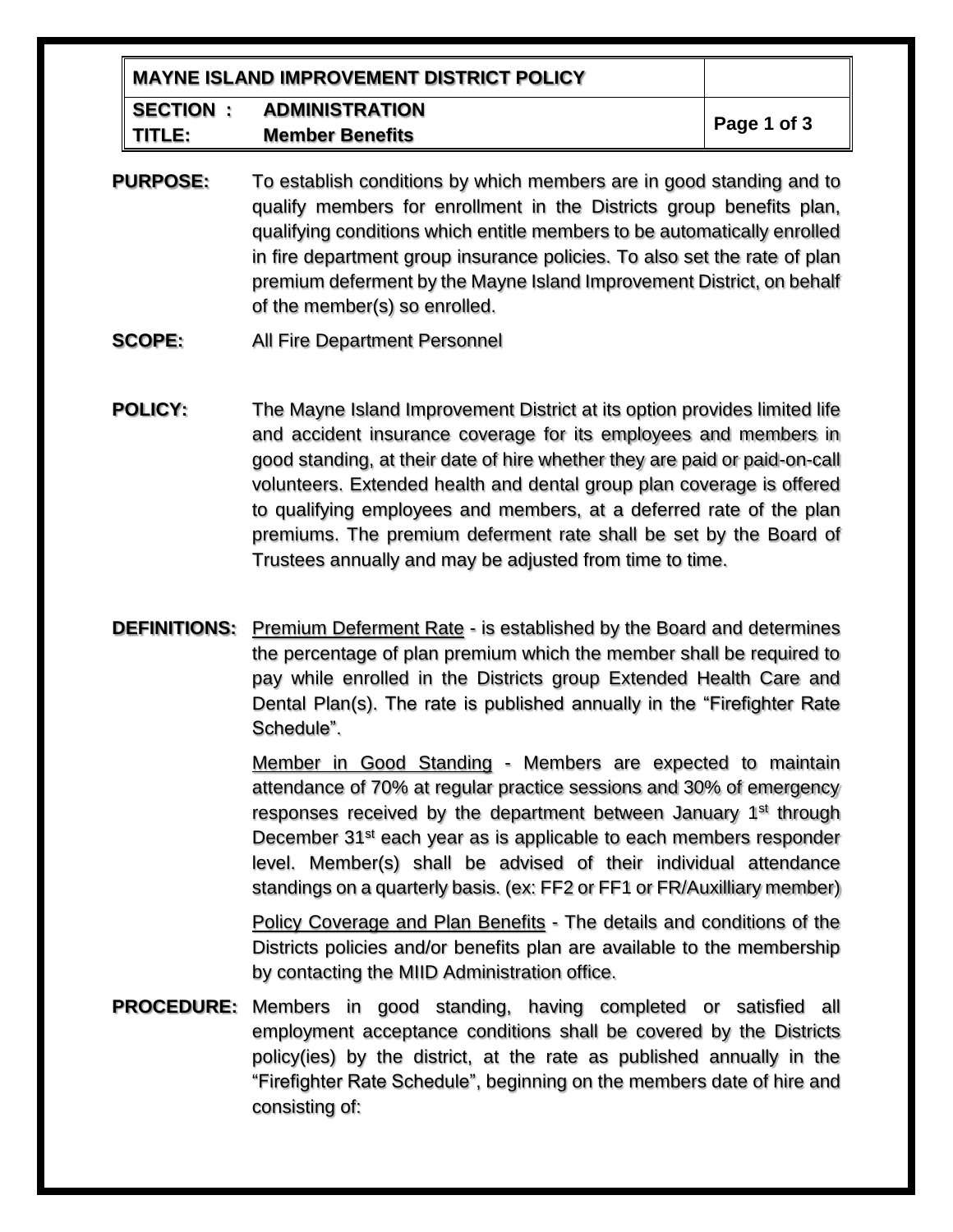| MAYNE ISLAND IMPROVEMENT DISTRICT POLICY |             |  |
|------------------------------------------|-------------|--|
| SECTION<br><b>ADMINISTRATION</b>         |             |  |
| <b>TITLE:</b><br><b>Member Benefits</b>  | Page 2 of 3 |  |

- Accidental Death & Dismemberment life insurance,
- 24 hour on duty/off duty accident insurance,
- WorkSafe BC on duty coverage only.

Members who have completed all probationary conditions shall be eligible for enrollment in the district group policy benefits at the rate as published annually in the "Firefighter Rate Schedule", at the single or family rate as applicable to the members personal status consisting of:

- Extended Health Care,
- Dental.

**Qualifying Period:** Members entering or re-entering service with Mayne Island Volunteer Fire Department shall successfully complete all qualifying department probationary period requirements, including any required waiting period established by the group policy provider prior to becoming qualified for enrollment in the department Extended Health & Dental plan.

Qualifying members may choose to decline enrollment in the extended health care and dental plan for any reason and/or choose additional coverage offered by other employers or plan providers.

The Board reserves the sole right to change the percentage of district group benefits policy premiums defered by the district on behalf of member(s) annually, and shall provide written notice to the member of any such change.

**Termination of Benefits:** Members taking or intending to take a temporary or permanent leave from active duty with the fire department agree their absence from the department as specified in MIID Policy - Fire Department - Leave of Absence, shall constitute a voluntary resignation, including termination of enrollment in the Districts Life Insurance, 24 hour on duty/off duty accident insurance, WorkSafe BC coverage, and Extended Health and Dental benefits plans.

- **REFERENCE**: MIID Policy Fire Department Leave of Absence
- **Also see O.G.** 3.01 Training Standards

3.01.01 - Volunteer Fire Fighters

5.01.05 - Employee Vacations